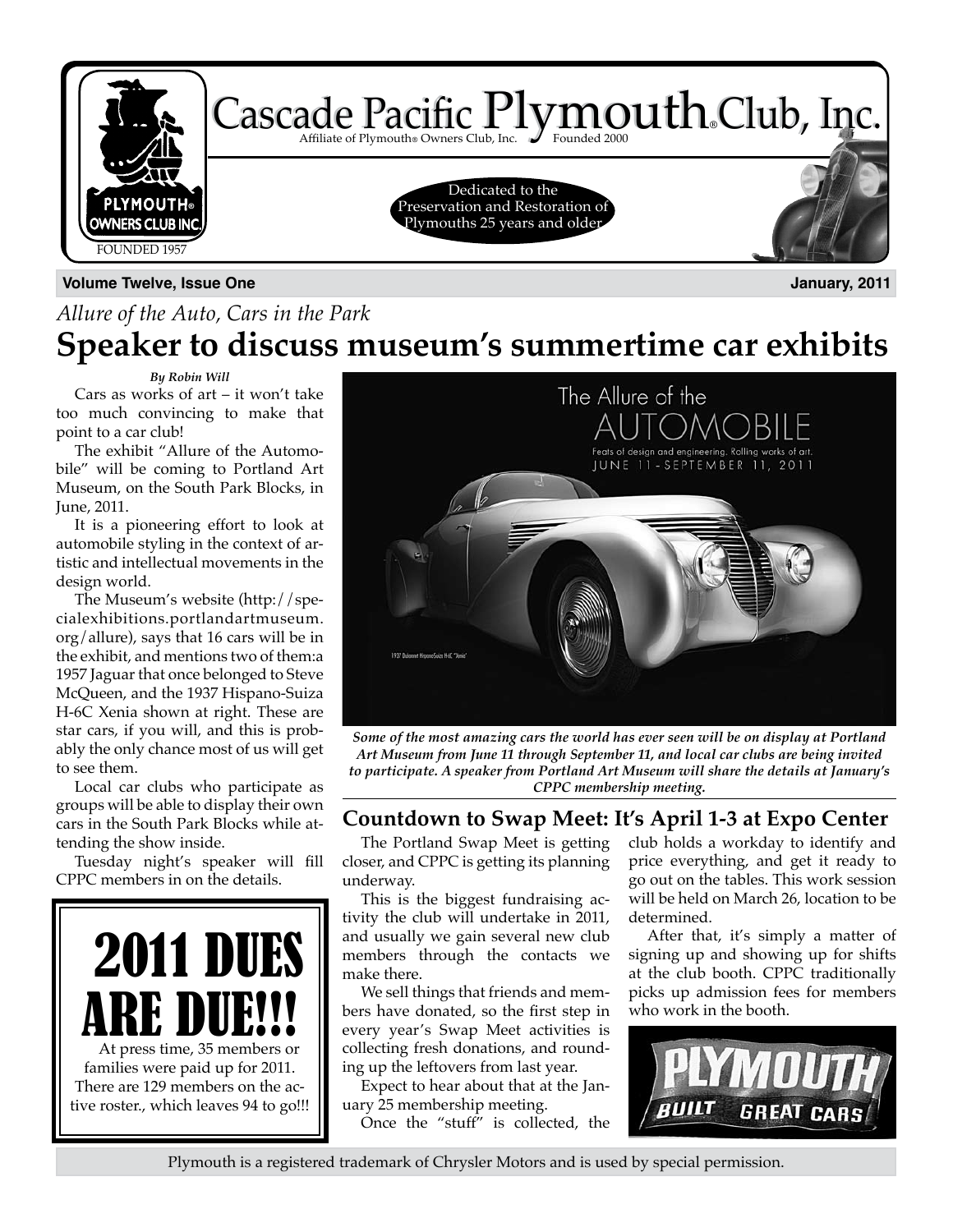### **CPPC Officers 2011**

President, Mike Bade *503-206-4652, Happy Valley, OR* Vice-President, Robin Will *503-285-3437, Portland, OR* Secretary, Cari Catlow *503-427-0155, Tualatin, OR*

### Treasurer, Dolores Call

*503-723-5118, Milwaukie, OR*

#### **Standing Committees Activities**

Gary Rusher 503-638-5521 Don Hufschmid 503-577-7899 Knute Austad 503-260-0044

#### **Membership**

Bill Call, Chair 503-723-5118 Duanne Luckow 503-761-9411 Gary Rusher 503-638-5521 Robin Will 503-285-3437

#### **Refreshments Coordinators**

Dennis & Jeannie Mowery 503-760-3184

**Technical Advisors** Ken Van Coelen 503-310-7228 Dave Williams 503-266-4287

### **Mayflower Tours**

**Newsletter**

Robin Will 503-285-3437, robin@robinwill.com Jerry Dixon 360-891-2660 *Please submit newsletter contributions*

*by the 2nd Wednesday of each month*.

#### **Membership & Dues:**

Cascade Pacific Plymouth Club, Inc. dues are \$20.00 per calendar year Membership runs February 1 through December 31. Concurrent membership to the National Plymouth Owners Club is required. http://www.plymouthbulletin.com/members.htm

#### **Mailing Address:**

P.O. Box 2988, Clackamas, OR 97015

#### **Advertising Rates:**

Advertising is free to current Cascade Pacific Plymouth Club members. 1 column by 1 inch (black and white only)

#### **Vendor Rates:**

\$25.00 for 11 issues, 3.5" x 2" Photos accompanying classified ads are \$10.00 per newsletter. Advertisements should be Plymouth-related services.



### **Meeting highlights, November 23, 2010**

*Condensed from minutes recorded by Cari Catlow*

Members of Cascade Pacific *Plymouth®* Club, Inc. met on November 23, 2010 at the Clackamas Community Club.

The annual holiday potluck began at 6:35 p.m. and the business meeting began at 7:20 p.m. Mike Bade, President, presided. Cari Catlow recorded the minutes. 36 people were in attendance.

Minutes of the Membership Meeting on October 26 , 2010 be approved as published in the November newsletter.

Mike thanked everyone who organized the evening's holiday potluck. Retha Harden organized the event with work crews including Dennis and Jeanne Mowery, Lorraine Griffey, Chuck and Stephanie Willis, Bob and Jeanette Dimick, and Ken and Philis VanCoelen.

Mike reminded everyone that CPPC 2011 annual dues of \$20 are payable by the end of the year.

**2011 CPPC Calendar:** Mike previewed a sample of the club calendar which will be printed in black and white. The members voted on and approved a price of \$5.00 per calendar (including postage), based on a quote from the printer of \$1.50 each.

**Treasurer's Report:** Dolores Call reported a balance of \$12,689.41 in the Club treasury effective before the evening's meeting and requests for reimbursement. The report was approved as submitted.

**Membership:** New members Gabe and Maria Montoya attended. Gerry Petersen also joined at the October meeting.

**Updated Membership Roster:** Rather than print and distribute a new roster including members who joined since April and making corrections Mike will email a PDF version of the current Excel spreadsheet membership roster to everyone.

**Member Care:** Gary Rusher is recuperating well from knee replacement surgery. Sue Nilsen and Nancy Connor were feeling better and attended the gathering.

**Mayflower Tours:** Philis VanCoelen

reported that 15 people went to Albertina Kerr Center for lunch on the November tour. The December 7 tour will be at the home of Dennis and Barbara Rice to view their collection of 200+ Santa Claus figures and Dennis collection of vintage license plates.

Jeanette Dimick is organizing a group donation of gently used mittens, gloves, scarves, hats, coats, sweaters, sweatshirts and blankets to donate to the Portland Rescue Mission. She will collect donations at the December 7 Mayflower tour. She would like to take the donations to the mission in mid-December. Mike suggested we collect similar donations at future membership meetings.

**Refreshments:** The sign-up sheet was circulated for providing refreshments at the 2011 membership meetings.

**2010 Summer Meet:** Mike noted that the current issue of the POC Bulletin arrived in the mail this week with 26 pages and both covers featuring the summer meet hosted by CPPC.

**Elections:** Gary Rusher announced the candidates for CPPC 2011 Board of Directors and requested additional nominations from the floor. Bill Call nominated Donna Bade and Sam Stafford as co-secretaries. The other nominees were: Mike Bade for president; Robin Will for vice president; Dolores Call for treasurer; Bob Westphal for member at large; Gary Rusher for chairman of the board as the most recent past-president. A motion was made for a unanimous vote, seconded and passed.

**2010 Board Member Recognition:** Mike presented gifts and thank you letters in appreciation of each Board member's service.

**Raffle:** Winners of the raffle prizes were Gabe Montoya; Mel Nilsen; Jeanette Dimick; Marlo Edman; Tom Shepherd

**50/50:** Lorraine Griffey won the \$38.00 share of the 50/50 collection

The meeting was adjourned at 8:20 PM.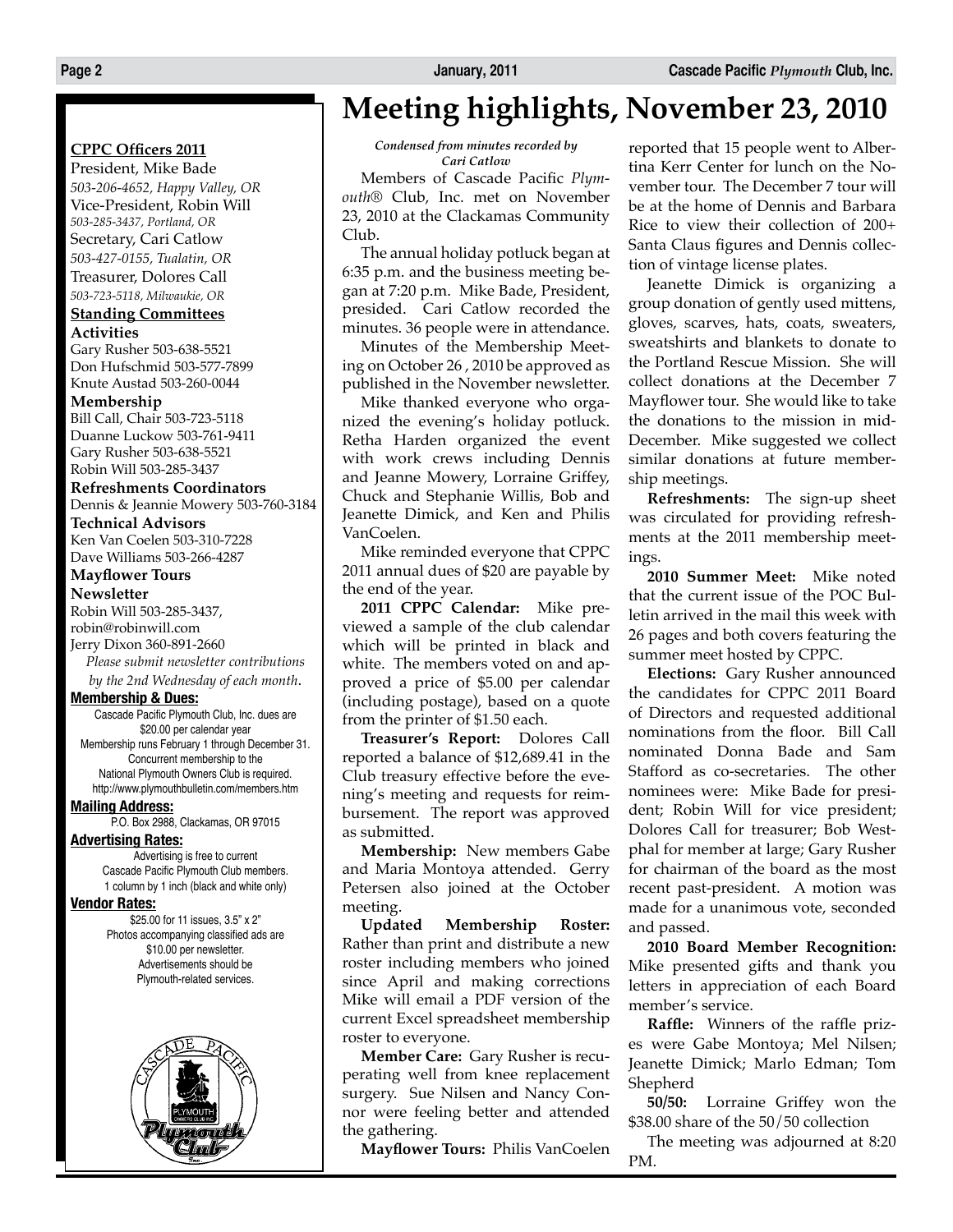## The Steering Column, A Message from the President

I am writing to you this month on the road from Phoenix, Arizona. Donna and I drove here for the Barrett Jackson Car Auctions along with Gary and Vera



Rusher. I have already had a couple of neat car related encounters while driving here, which I am anxious to relate to you in the future.

Looking ahead to the many activities planned I hope that everyone will find something that interests them and we will see you and your Plymouths. We have tried to put much forethought into the activities for the year and not that you need to attend everything, but as your personal schedules allow I hope to see you. Donna and I look forward to catching up with each of you on what has been going on in your lives.

With all the activities planned we will need you to help with organizing them. Gary Rusher has sent out the list for the year. After you have looked it over, let us know where you would like

### *Membership committee re-starts on February 4*

CPPC's Membership Committee will get a fresh start at a sack-lunch meeting on February 4, 2011, at Bill's Place.

That's 16111 SE 106th, Suite 200, Clackamas, at noon. CPPC Vice-President Robin Will will be chairing the meeting, and Bill Call will provide sack lunches.

Organized membership activities were fragmented in 2010 as personnel changed and energies focused on hosting the enormously-successful National Summer Meet last June.

The February 4 meeting will try to identify what has worked in the past, and to figure out how to make outreach efforts an integral part of club activities. Fresh thinking is welcome!

A sign-up sheet will circulate at January's Membership meeting so that we know how many lunches to order.

to help out. Calendars will be available at the January membership meeting or you can send Dolores Call you money we can send you a calendar.

The upcoming Portland swap meet will be our fundraiser for the year. We will need many folks to signup for duty to run the club booth, selling items and helping with recruiting new members. If you have items to contribute to the club for the swap meet let us know as soon as possible. I always see many of you at the swap meet and it is good to catch up.

A big event planned will be the trip to Pacific Grove, California for the National POC in July, put on by the Golden State Region. Some already have the dates circled on the calendar. I hope many of you will be able to attend. I will be nice to just attend a National Meet and take it in as a participant. The trip down should be a lot of fun, with many sights to see along the way.

One of my goals for the year is to get together with other clubs. Some of you are involved with other clubs and if we can combine tours or add additional tours to include those clubs I think it would add value to the tours. Let us know of you ideas for this. On the calendar is a trip to Monroe, Washington to the All Mopar Show. There are still details to plan for this activity. The intention is to reach out to our members in the Western Washington area to include you in the activities.

If you have activities that you would like to see the club support or would like to sponsor let us know and they can be added to the year's events.

Remember to check the club's web site for tour updates and club information. Robin Will is always looking for articles for the newsletter if you are out and about with your Plymouths

So as we begin the next 10 years of the clubs history, be involved and make a difference where you can.

Respectfully, Mike Bade mdscbade@msn.com 503-206-4652 home 503-702-2480 cell

### **"Holiday" clothing drive can go on all year; Jeannette Dimick will co-ordinate**

*By Jeannette Dimick*

A wonderful party was held at the Rice's on Wed. Dec. 8th and topped off with our first annual Out With The Old clothing drive.

We collected 18 jackets, 29 sweaters/ fleece/shirts, 6 pr pants, 25 scarves, 22 hats, 14 pr gloves, 11 pr socks, 1 blanket and 30 womens clothing items. Someone brought new Joe Boxer hats and gloves and all other items were "gently used". Some so gentle they went to the Christmas Party as gifts.

The Downtown Chapel serves so many more homeless and needy of our fellow citizens now than in the past it is a huge struggle to keep up. The clothing room at the Veterans Hospital was closed, leaving only the Vancouver facility serving our veterans, which obviously is not convenient for many.

Thank you to everyone. There is talk already of expanding this next year....think all year long of donating clothing, I can always take anything you have to share to the shelter.

Respectfully submitted, Jeanette Dimick

### **YOU ASKED FOR IT!**

A year of activities and fun. *Check out the year's schedule of activities, story on Page 7.*

### *Now please help us get it coordinated:*

Please sign up at the January meeting to help manage an activity.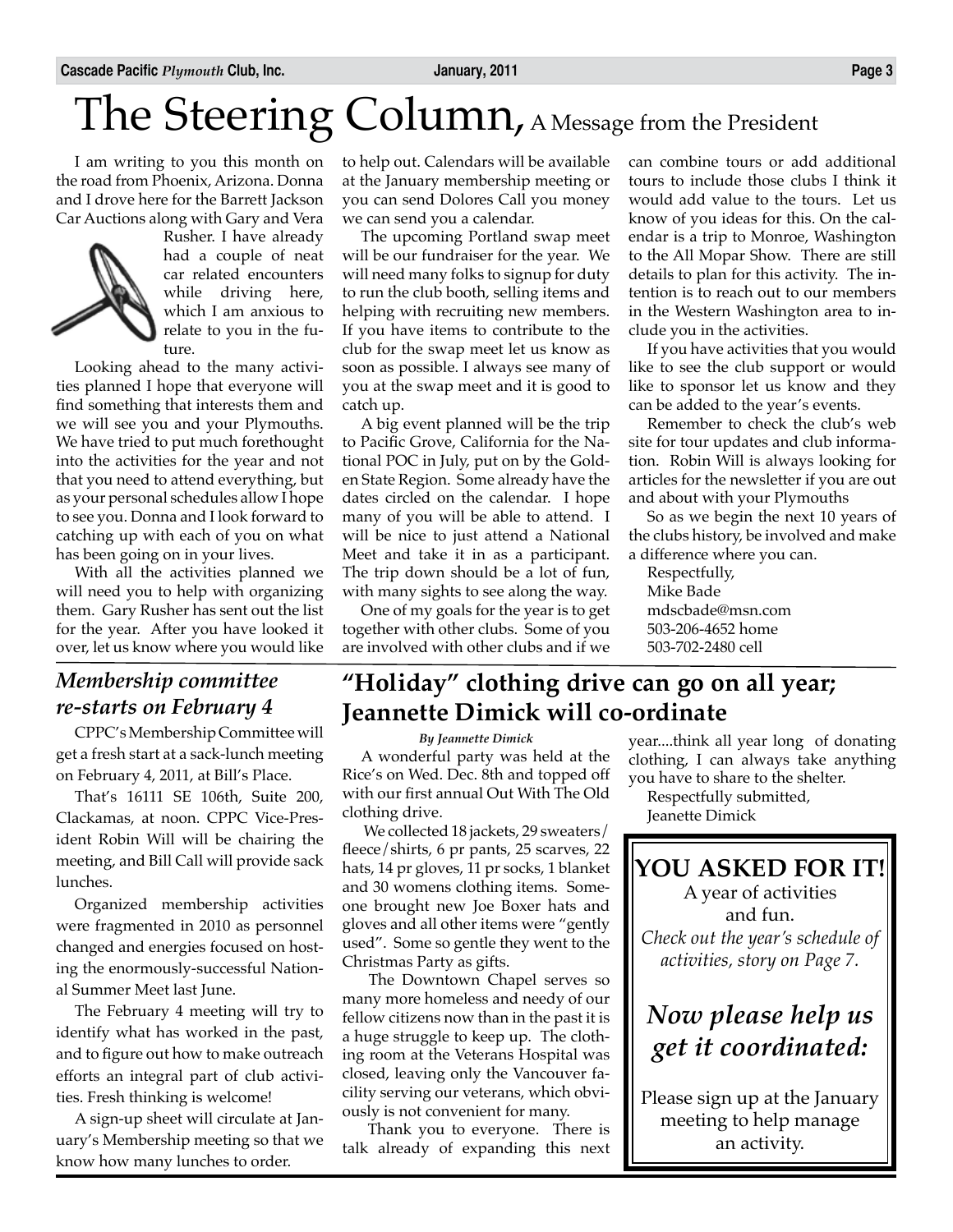### **What were they thinking? The 1954 Plymouth Hy-Drive**

*Editor's note: In the American race to fullyclutchless driving, Chrysler Corporation came in dead last, 14 years after GM rolled out the first Oldsmobiles with Hydra-Matics in 1940. Although the company had Fluid Drive, which wasn't clutchless at all, and the clunky fourspeed M6 semi-automatic, which could be driven clutchless until you needed reverse, neither option trickled down to Plymouth. Even overdrive wasn't available until mid-1952. Then in mid-1953, Plymouth introduced Hy-Drive, another non-automatic which seemed to answer a question that no one was asking. There's little information available about Hy-Drive, so when I learned that Phil Hall had a unit in his '54, I asked him tell us about it. –RPW*

#### *By Phil Hall*

I am pleased to have been asked to write an article on Plymouth's Hy-Drive. We have owned our 1954 Hy-Drive equipped Plymouth for almost thirty-eight years. It has always been tagged and running, and has accumulated over 300,000 tough-service miles.

Hy-Drive was offered in Plymouths from mid-model year 1953 through most of model year 1954, as a \$146 option. In mid-model year 1954, Hy-Drive was joined as a Plymouth option by the fully automatic Powerflite transmission, and before the end of the model year, Hy-Drive quietly disappeared.

Hy-Drive consists of a torque converter followed by a flywheel, clutchpressure plate and standard transmission.

A lot of engineering had to happen to make this possible. The pressure plate and clutch are of a special construction; the pressure plate is heavy duty and the 8 ½ inch clutch contains no dampening springs.

Plymouth engineers used a specially built standard transmission with heavy duty gears on Hy-Drive equipped cars to withstand the extra torque.

Furthermore, the standard engine does not interchange in a Hy-Drive equipped Plymouth; the Hy-Drive engines are manufactured with oil passages with "O" ring seal groves, and bolt holes for the adapter plate between the engine and converter housing.

Other interesting mechanical notes of Hy-Drive equipped Plymouths are the use of a special engine oil pump with an internal by-pass valve; the use



*If you popped for Hy-Drive, a \$146 option, you got a badge on the trunk lid.*

of a special carburetor with a dash pot; and the use of a neutral safety switch requiring the car to be in neutral for starting.

How does one operate Hy-Drive? To put it into gear or to shift through the gears, one uses the clutch. In normal operation, one drops it into third gear and thanks to the torque converter it accelerates just fine. It can come to a stop and idle without disengaging the clutch. With or without shifting, the operation is extremely smooth.

The torque converter receives its oil from the engine in a loop system and so changing the engine oil with the filter requires eleven quarts. One must drain the crankcase and the torque converter separately. Re-filling the oil is a little different. Since the crankcase will not hold eleven quarts of oil, I first put in five quarts with the other six at the ready. I then start the engine and while it is idling, I quickly add the remaining six quarts of oil. If one is slow in adding the remaining oil, the engine will pump the oil to the torque converter causing a low level in the crankcase resulting in a drop in oil pressure. I have always had fun changing the oil, really.

In an article in the February 2011 Hemming's Classic Car magazine, acceleration from high gear in a Hy-Drive equipped 1954 Plymouth is described as "excruciatingly sluggish". The article is about an AACA National First

#### **Cascade Pacific Plymouth Club Technical Committee 2010**

*The committee meets at Jimmie Fox's garage the 1st Saturday of each month. Please call for address and directions.*

**Jimmie Fox (Chair) 503-774-3441 No email, please Portland, OR Duanne Luckow 503-761-9411 daluckow@aol.com Portland, OR Dave Williams 503-266-4287 ilikemopar@aol.com Canby, OR Charles Willis 503-668-0129 upandstuff@netzero.net Sandy, OR Ken VanCoelen 503-310-7228 plymouthken@q.com Milwaukie, OR Dennis Markovich 503-663-1831 No email Boring, OR Marlo Edman 503-287-3753 medman@teleport.com Portland, OR Pat Brost 503-761-2792 pbrost0212@yahoo.com Portland, OR Bob Dimick 360-885-1113 bjdimick@q.com Brush Prairie, WA Loren Bennett 503-201-5537 lorenb65@verizon.net Hillsboro, OR David Pollock . 250-743-4859 dnpollock@shaw.ca Shawnigan Lake, BC Tony Gemma 503-631-4735 n7yga@ccwebster.net Oregon City, OR Tim McCarthy 503-620-8438 timmccart@aol.com Tigard, OR Philip Post 541-535-1860 harrigerj@charter.net Talent, OR Dennis Rice 503-393-7231 blue51plymouth@comcast.net Keizer, OR**

*If you have a question for the Technical Committee, please call one of the above. We will do all we can to help you with your car. NOTE: Keep this List handy for future use.*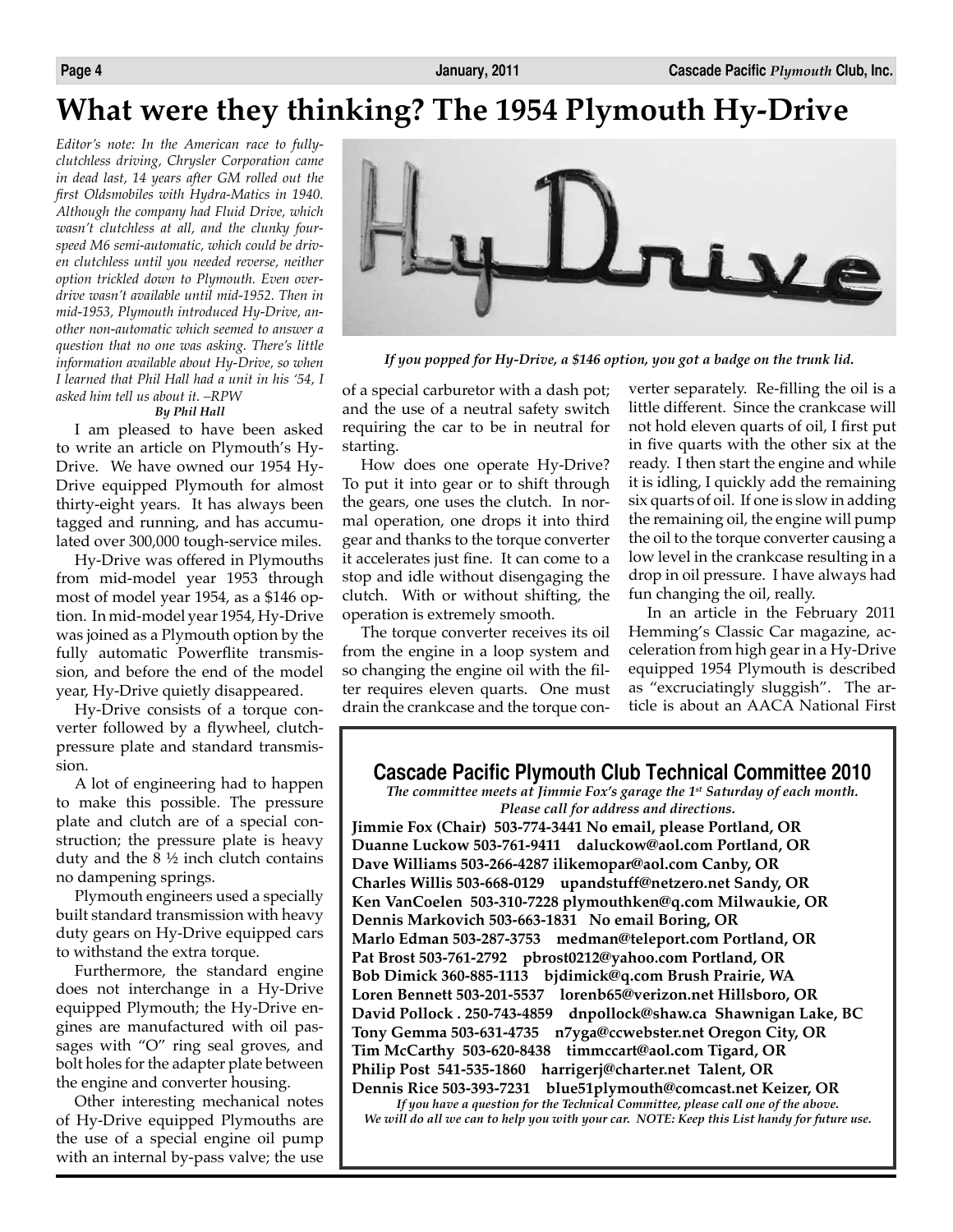

*Cars equipped with Hy-Drive wouldn't start unless the transmission was in neutral, and that's the only position marked on the selector quadrant.*

Prize winning 1954 convertible which gets driven about 50 miles per year. Now 1954 Plymouths are no hotrods regardless of the transmission, however based on driving our car many, many thousands of miles, I would say that acceleration into and around traffic is more than adequate. Then, one always has the option of starting off in second or first gear for faster acceleration.

In years of steady and hard use, I have found that Hy-Drive is the most wonderful system for pulling through snow and mud, and rarely gets stuck. The truth is our Plymouth has never been stuck. I have driven our Plymouth over the roughest and steepest of un-surfaced jeep roads (some of which stopped modern full-sized two-wheel drive pickups), through deep snow and off-road in rain-soaked woods (with the trunk and back seat area loaded down with firewood).

Our Hy-Drive equipped 1954 Plymouth (with no modifications) has been remarkably reliable. In addition to regular transportation, it has often served us as a truck; hauling groceries, firewood, trash, concrete, lumber, engine blocks, and who knows what else? We have driven it everywhere. Mom, dad, and all three children have driven it to college. It has brought two of our children home from the hospital. All three children learned to drive on it. I drove it to work my first day on the job, and the day I retired thirty years later.

In all of its years of rugged and constant service our Plymouth has never failed to start and never failed to bring us safely home.

### *Joseph finds his dream car, again!* **The story of Joe Budnick's second Roadrunner**

*By Joseph Budnick*

When I got out of the military, broke in 1969 I saw a 69 Plymouth Roadrunner that was painted Bahama Yellow.

I wanted one.

I applied for 3 jobs and got all 3. I worked driving school bus in the early morning, worked 4 hours for UPS, and then worked 8 hours for Jensen air freight each day. I wanted that car.

As soon as I had a chance, I went down to S.L. Savage Chrysler Plymouth in Seattle and put down \$50 and ordered the car. The problem was I had to order a 1970 and they did not offer Bahama Yellow. The salesman put black as an alternative color and I would have it painted Bahama Yellow when I got it.

The only options I could afford were power steering and a radio. It was a 4-speed bench-seat car. The salesman called in 3 months and said come down the car was in. It came Bahama Yellow! It was the only 70 ever made that color.

I took it straight from the dealer to a not so traveled road and pushed the pedal till the speedo said 150. My foot stopped shaking about an hour later.

A policeman pulled me over a couple years later and said he wanted to buy my car, with his Ford Torino as part trade. Not wanting a Torino

and the cop continually calling, I sold the car to a friend in another city.

 Thanks to the Auto Trader, (my wife calls it the book of the devil) I went through 80 cars after that, from Corvettes to Cadillacs, making sure I lost money on all of them, and always looking for my Roadrunner. Then I found out about computers and E-bay.

I always asked, who would ever buy a car without looking at it first? Then I saw the Roadrunner on E-bay in Kansas. I didn't know how to bid, so a friend of mine bought it for me.

I was lucky to have been able to talk to the owner first, and he being an old guy like me I felt pretty good before bidding on the car. He had the car for quite a few years and had it stored inside his garage in Kansas.

I had it shipped to me rather than driving it back for obvious old car reasons. I have most of the parts to restore it to original.

Red was the original color. It has a 440 instead of a 383, black interior, automatic, and power steering. I don't know about the spoiler, if it's a dealer add-on or factory. It has bucket seats, as I am having a hard time finding a bench seat.

It's as close to my old car as I will probably get. When I feel it's safe I'll try to get the speedo up to 150.

*Many – if not all – car enthusiasts have a a story about the car they wish they'd kept. Some of us are lucky enough to get another chance. Here's the 1970 Roadrunner that's almost like the one that Joe Budnick had the first time around. Will it ever see 150mph?*

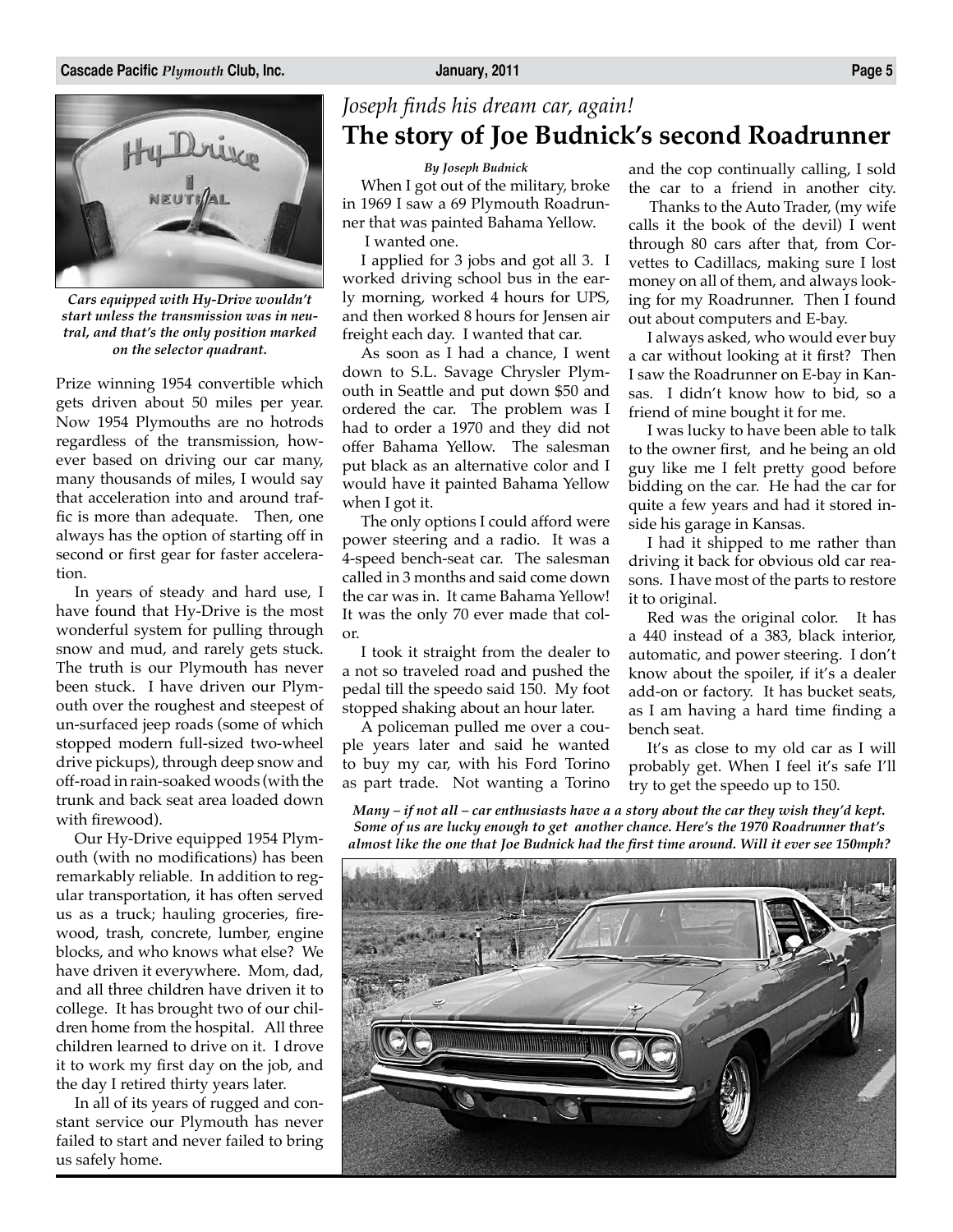# **BODY SHOP & REPAIRS**

#### *By Lorraine Griffey*

Several of our members have been in and out of the body shop over the past couple months. Here is a status report on our friends who could use a phone call or cheery card to brighten their day.

Peni Powell is doing much better, according to Lee, after they spent Christmas in the emergency room.

Marcia Wessitsh was in a very serious car accident the week before Thanksgiving and spent a month in the hospital and rehab center. She is now able to walk and reports that she is doing quite well. Marcia and George extend a big "Thank You" to the Mayflowers for delivering a share of their potluck lunch after the January 10 planning session.

Don Osias and Josee Stewart are having their ups and downs and hope to join the group again once the weather warms up a bit. Josee is healing well from hip replacement surgery. The other hip and some vertebrae are giving her some additional problems.

Janet Laurine continues to have health challenges, but is doing a bit better these days. We hope to see her at a meeting soon.

Our condolences go to Jeanette Dimick. Her mother passed away this past month after a difficult couple years. Jeanette had been going to Vancouver, BC every few weeks to help care for her mother.

It's been hard to get information but we finally found Harriett Sweeney recuperating at the Friendship House at SE 30th and Holgate. She's had a rough month or so, winding up in the hospital with pneumonia.

As a reminder, please call or email me when you or another member hits a rough patch of road so we can offer support. Cards, phone calls, and an occasional bowl of soup can help, but we can't provide support if we don't know what's going on.

Hope everyone else is doing well.

Lorraine Griffey 503-666-2222 or lorrainegriffey@yahoo.com

### NUTS & BOLTS: Board meeting highlights

The Board of Directors of Cascade Pacific Plymouth® Club, Inc. **December 14, 2010**, 5:30PM at the Clackamas Community Club. Present at the meeting were the following Board Members: Mike Bade; Donna Bade; Sam Stafford; Dolores Call; Gary Rusher; Bob Westphal .

Also attending was Bill Call. Donna Bade and Sam Stafford recorded the minutes.

The minutes from the November 9, 2010 Board meeting were approved and signed by those who had attended.

Treasurer's Report: Dolores Call submitted the Treasurer's Report by mail and reported \$12,898.18 was in the treasury as of November 30, 2010.

Mike shared with the group an email that was sent to him by Robin Will concerning advertising by vendors in the newsletter. Suggestions were to send out an email to venders to see if they would like to advertise in the newsletter, call different antique car insurance

places, or members.

Mike brought up to the board a suggestion from Bill Call, that the board meetings could be the same night as the membership meetings. Gary called the manager of the little house and found out that the house would be available before the meeting, but it would also cost an additional \$15.00 per month to meet there.

The board decided to leave it as it is for this year and continue to invite members to attend the board meetings.

The remainder of the meeting was deciding the years' activities for the club. The meeting was adjourned at 7:30PM.

**January 11, 2011:** Present at the meeting were the following Board Members: Mike Bade; Donna Bade; Gary Rusher; Robin Will and Bob Westphal .

Donna Bade recorded the minutes. The minutes from the December 14,

| JANUARY   |  |  |
|-----------|--|--|
| BIRTHDAYS |  |  |

| Joan Swartz   | 3  |
|---------------|----|
| Karen Bennett | 5  |
| Jerry Klinger | 7  |
| Glenn Herz    | 13 |
| Bill Call     | 17 |
|               |    |

## FEBRUARY BIRTHDAYS

| Dave Benfield      | 1  |  |
|--------------------|----|--|
| Ken VanCoelen      | 7  |  |
| Pam Reasoner       | 7  |  |
| Tanya Becker       | 8  |  |
| Dave Williams      | 12 |  |
| Patty Brost        | 12 |  |
| Gary Rusher        | 17 |  |
| <b>Russ Ashley</b> | 16 |  |
| Arlene Neumayer    | 18 |  |
| Mel Nilsen         | 18 |  |
| Josue Galan        | 18 |  |
| John Crocker       | 20 |  |
| Denise Sieg        | 21 |  |
| George Wessitsh    | 22 |  |
| Bruce Kerslake     | 27 |  |
|                    |    |  |

2010 Board meeting were approved and signed by those who had attended.

Treasurer's Report: Robin Will submitted the Treasurer's Report on behalf of Dolores Call and reported \$12,416.67 was in the treasury as of December 31, 2010.

Mike brought sample calendars to proof and review for activities. Mayflower events will be added to the calendar.

Mike talked about the January guest speaker, a representative from the Portland Art Museum, offering a powerpoint presentation on their Allure of the Auto exhibit next summer.

Organizing for Portland Swap Meet will be getting underway. Gary will clarify our payment and registration status.

*(continued on page 7)*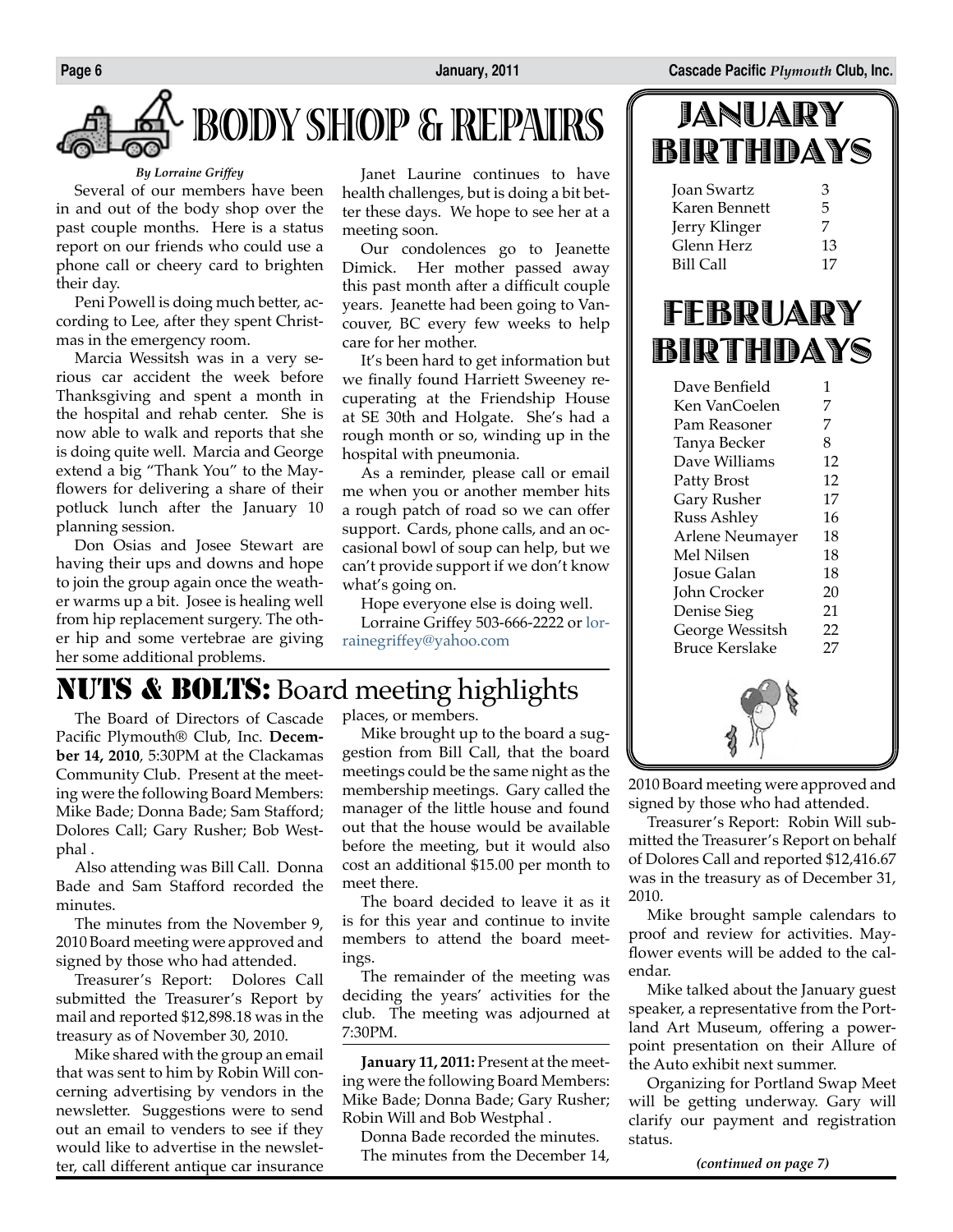## **Board plans year in advance: CPPC Activities for 2011** *By Gary Rusher*

The board has worked very hard to put together a good representation of garage tours, informational gatherings, and has included a couple opportunities for overnight tours in this years activities. I believe it is the first time that a full years worth of activities have ever been presented in advance. That is not to say that we still can't find some additional things to do, but here is a really good start.

 You will note that the calendar has some items that are underlined these are those things that the board would like to have as special club activities and coordinated by a club member.

That is where you come in. I have listed those activities from the calendar and ask that you review them and which one or more you would like to coordinate.

**January** - No special activities, but a good start early next month.

February 5th - Garage Tour to Gerry Luckow's and Bill Call's shops, presumablywith lunch in between

**February 26th** - Garage tour to Roy Asbahr's in Gresham, and whatever the coordinator wants to ad.

**March 5th** - Kidd's Toy Museum, 1301 SE Grand. Portland, www.yelp.com/biz/kidd-toy-museum-portland

**March 31-Apr 3** - <u>PORTLAND SWAP MEET</u> - due to mix-up we didn't get our same spots back, but have 4 booths on the next row over. More on this to follow

**April 23rd** - Tour to Woodburn Tulip Festival

**May 7** – Portland Transmission Show, SE 12th & Hawthorne, Portland.

- **May 14th** Papa's Toys, Cornelius. This is a collection that is opened one day per year to benefit Doernbecker Children's Hospital. Try www.papstoycarcollection.com/
- **June 18th** Fletcher Anderson's, Chehalis, WA. Fletcher is a member of our club and again invites us to attend his annual picnic. Big in Model A's. A great pot luck, fun time, bi-planes and music.
- **July 7-9** Graffiti Weekend, Roseburg. This could really be a two party group. Those that want to go just for the Roseburg activities, and those that want to make this the first leg of the California POC National Show. try www.graffitiweekend.com. Their 2011 info is not there yet, but you can get a good idea of activities.
- **July 13-16** POC National Meet, Pacific Grove, CA, This could be a great extension of the Roseburg activities or just a destination unto itself. Hope to get a good turnout.
- **August 6th** Club Annual Picnic In conjunction with Oregon Steam Up, Brooks, OR. We had a great time this past year with the 2010 Anniversary Picnic. The board would like to have an Annual Picnic and thought this would be a good time with good weather and lots of things to do.
- **August 20-21** Someone needs to schedule an overnight tour to the Seattle area with a tour to the Sunburst All Mopar Show and Shine and Swap Meet in Graham, WA. Although I have not been I understand this is and outstanding show and a great swap meet.
- **August 27th** Allure of the Auto Portland Art Museum. We will learn more about this unusual event as someone from the Art Museum will be our guest speaker in month.
- **September 3rd** Columbia Gorge Interpretive Center Cruise In, Stevenson, WA Every Year some of our members go and enjoy this event. This year we want a big turnout of Plymouths.
- **September 10th** Sandy Oktoberfest Cruise In, Sandy OR. A local activity, but a great show, with some of our people every year.
- **October 22nd**, Garage Tour to Ken Austin's, Newberg, OR. Those of you that didn't make it a few years ago missed out, and those that did will want to go again.

We didn't pencil in anything for November of December yet, but there is still time for that.

**NOW - Look these things over and help us out by coordinating something that you like. There will be a sign-up sheet at the meeting to get your name down on the one you want to do. Looking forward to seeing you on the 25th.**

### NUTS & BOLTS: Board meeting highlights, continued

Pricing of the items for sale at the swap meet will take place on March 26, location TBA. More tables will be added this year so people don't have to look through so many boxes on the floor. Gary will provide extra tables.

Mike said he called Vicki Williams and both Vicki and Dave will do the main organizing of this event.

A big bulletin board was suggested,

for posting pictures of sale items too big to handle. We need to find out if the club already owns or has access to such a board.

Newsletter: It was decided that a repeating adfor a business card will be priced at \$25.00 for 11 adds in the newsletter.

The CPPC website will be updated after events calendar is approved.

The board decided to purchase 75 black and white copies of the calendar at \$1.25 each plus a \$20.00 setup fee. 10 colored copies will also be ordered for \$10.25 each.

Donna will call Jeanne Mowery about January treats for the membership meeting.

The meeting was adjourned at 7:30 p.m.